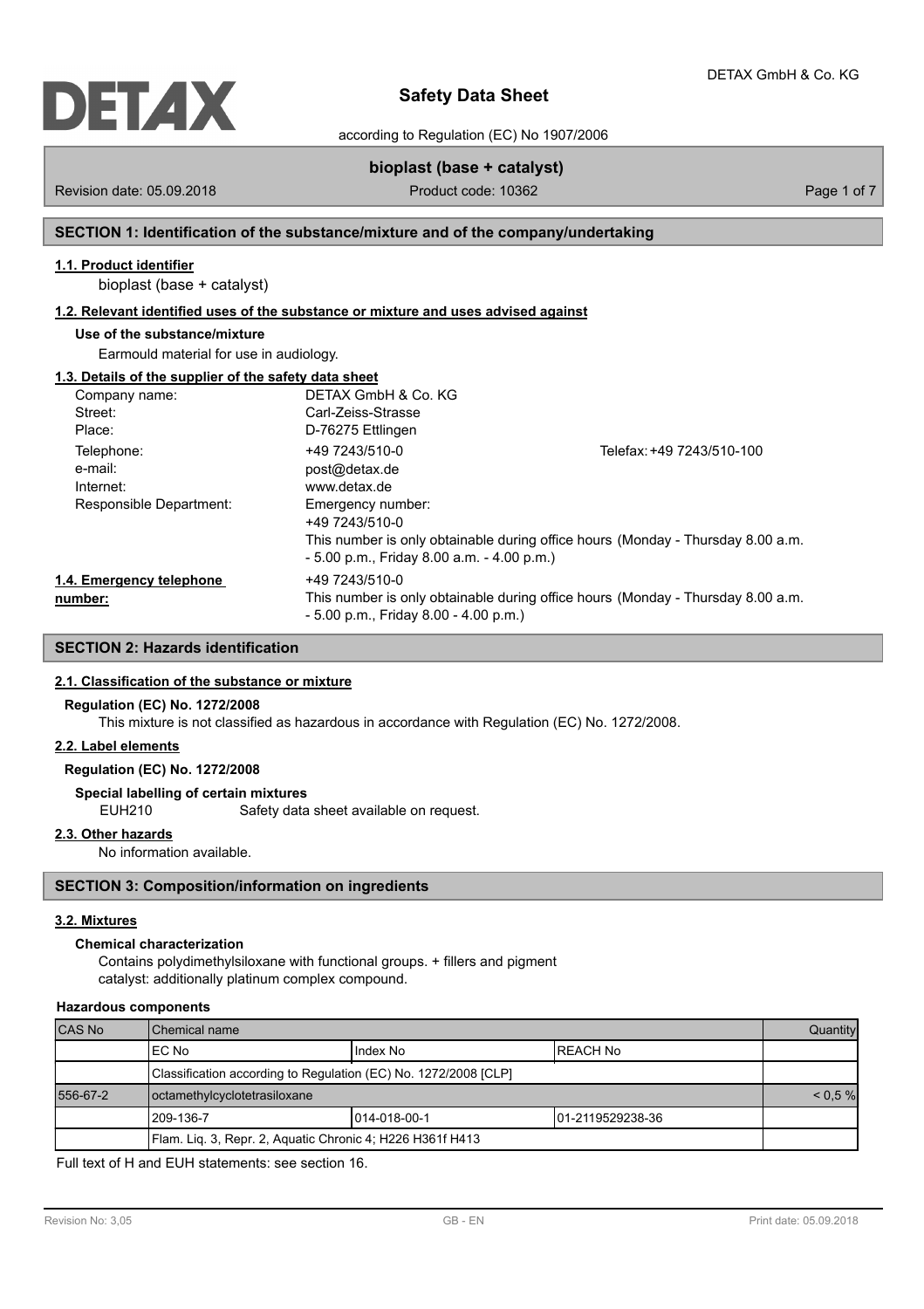

according to Regulation (EC) No 1907/2006

# **bioplast (base + catalyst)**

Revision date: 05.09.2018 Product code: 10362 Product code: 10362 Page 2 of 7

# **SECTION 4: First aid measures**

# **4.1. Description of first aid measures**

#### **General information**

First aider: Pay attention to self-protection! Remove affected person from the danger area and lay down.

**After inhalation**

Provide fresh air.

## **After contact with skin**

Wash with plenty of water. Take off contaminated clothing and wash it before reuse.

#### **After contact with eyes**

Rinse immediately carefully and thoroughly with eye-bath or water.

#### **After ingestion**

Rinse mouth immediately and drink plenty of water. Do not induce vomiting. If you feel unwell, seek medical advice.

## **4.2. Most important symptoms and effects, both acute and delayed**

No information available.

**4.3. Indication of any immediate medical attention and special treatment needed** Treat symptomatically.

# **SECTION 5: Firefighting measures**

## **5.1. Extinguishing media**

#### **Suitable extinguishing media**

Co-ordinate fire-fighting measures to the fire surroundings.

# **5.2. Special hazards arising from the substance or mixture**

Non-flammable. Vapours can form explosive mixtures with air.

## **5.3. Advice for firefighters**

In case of fire: Wear self-contained breathing apparatus.

## **Additional information**

Use water spray jet to protect personnel and to cool endangered containers. Collect contaminated fire extinguishing water separately. Do not allow entering drains or surface water.

## **SECTION 6: Accidental release measures**

# **6.1. Personal precautions, protective equipment and emergency procedures**

Use personal protection equipment.

# **6.2. Environmental precautions**

Do not allow to enter into surface water or drains.

# **6.3. Methods and material for containment and cleaning up**

Absorb with liquid-binding material (e.g. sand, diatomaceous earth, acid- or universal binding agents). Treat the recovered material as prescribed in the section on waste disposal.

# **6.4. Reference to other sections**

Safe handling: see section 7 Personal protection equipment: see section 8 Disposal: see section 13

# **SECTION 7: Handling and storage**

## **7.1. Precautions for safe handling**

#### **Advice on safe handling**

No special measures are necessary.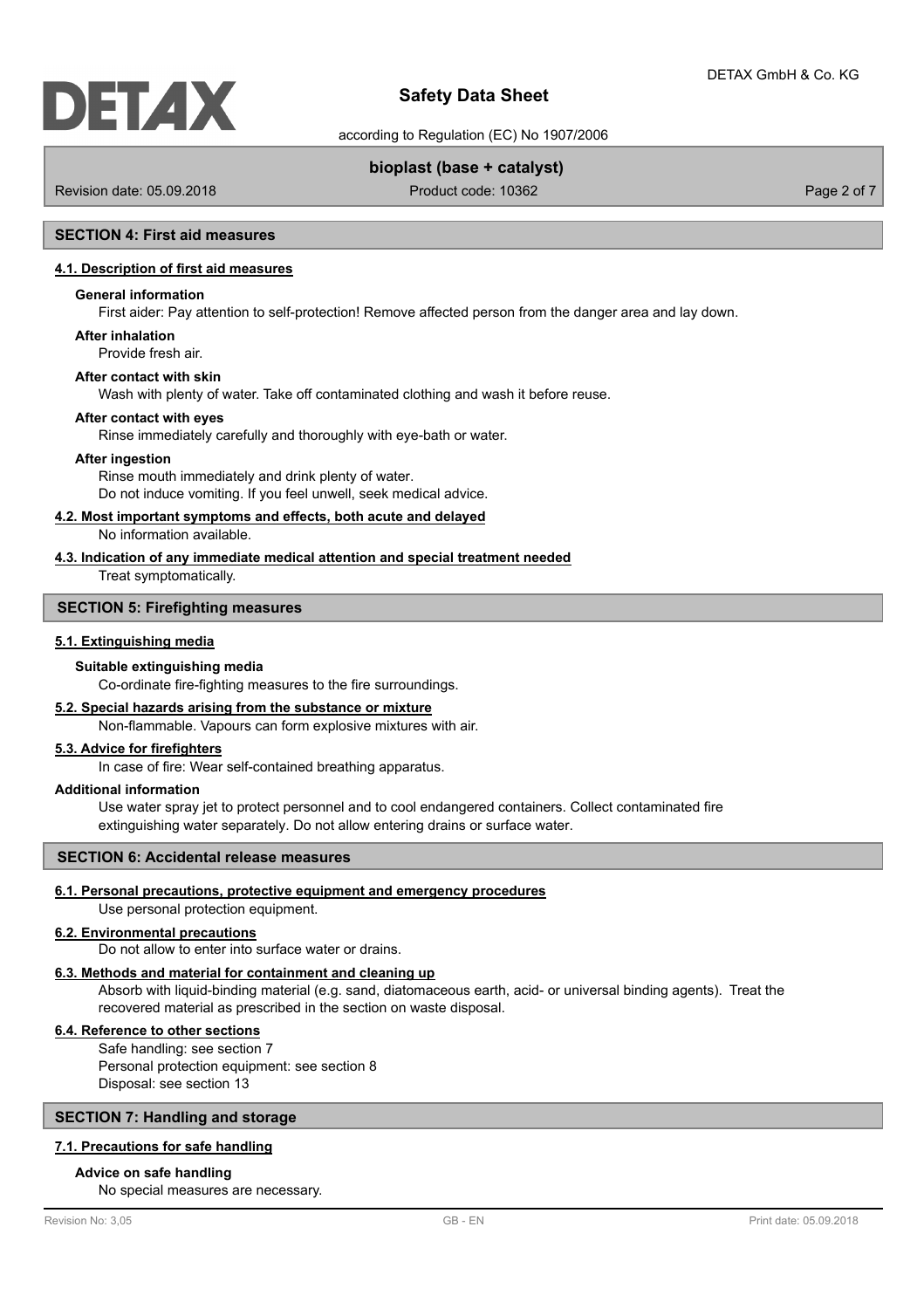# DETAX

# **Safety Data Sheet**

according to Regulation (EC) No 1907/2006

# **bioplast (base + catalyst)**

Revision date: 05.09.2018 Product code: 10362 Product code: 10362 Page 3 of 7

# **Advice on protection against fire and explosion**

No special fire protection measures are necessary.

# **7.2. Conditions for safe storage, including any incompatibilities**

## **Requirements for storage rooms and vessels**

Keep container tightly closed.

## **Advice on storage compatibility**

Do not store with acids, lyes, alcohols, metallic powders and metallic oxides (release of hydrogen is favoured).

## **Further information on storage conditions**

Keep only in the original container in a cool, dry and well-ventilated place, away from foodstuffs.

# **7.3. Specific end use(s)**

Silicone material for use in audiology. For use by trained specialist staff.

## **SECTION 8: Exposure controls/personal protection**

## **8.1. Control parameters**

# **8.2. Exposure controls**

## **Protective and hygiene measures**

Take off contaminated clothing. Wash hands before breaks and after work. When using do not eat or drink.

## **Eye/face protection**

Wear eye/face protection.

#### **Hand protection**

When handling with chemical substances, protective gloves must be worn with the CE-label including the four control digits. The quality of the protective gloves resistant to chemicals must be chosen as a function of the specific working place concentration and quantity of hazardous substances. For special purposes, it is recommended to check the resistance to chemicals of the protective gloves mentioned above together with the supplier of these gloves.

Suitable are gloves of the following material: NBR (Nitrile rubber)

## **Skin protection**

Wear suitable protective clothing.

## **Respiratory protection**

In case of inadequate ventilation wear respiratory protection.

## **SECTION 9: Physical and chemical properties**

# **9.1. Information on basic physical and chemical properties**

| Physical state:                          | Paste                                |                     |
|------------------------------------------|--------------------------------------|---------------------|
| Colour:                                  | base: several, catalyst: transparent |                     |
| Odour:                                   | characteristic                       |                     |
|                                          |                                      | <b>Test method</b>  |
| pH-Value:                                | not determined                       |                     |
| Changes in the physical state            |                                      |                     |
| Melting point:                           | not determined                       |                     |
| Initial boiling point and boiling range: | not determined                       |                     |
| Flash point:                             |                                      | $>100$ °C DIN 51755 |
| Flammability                             |                                      |                     |
| Solid:                                   | not applicable                       |                     |
| Gas:                                     | not applicable                       |                     |
|                                          |                                      |                     |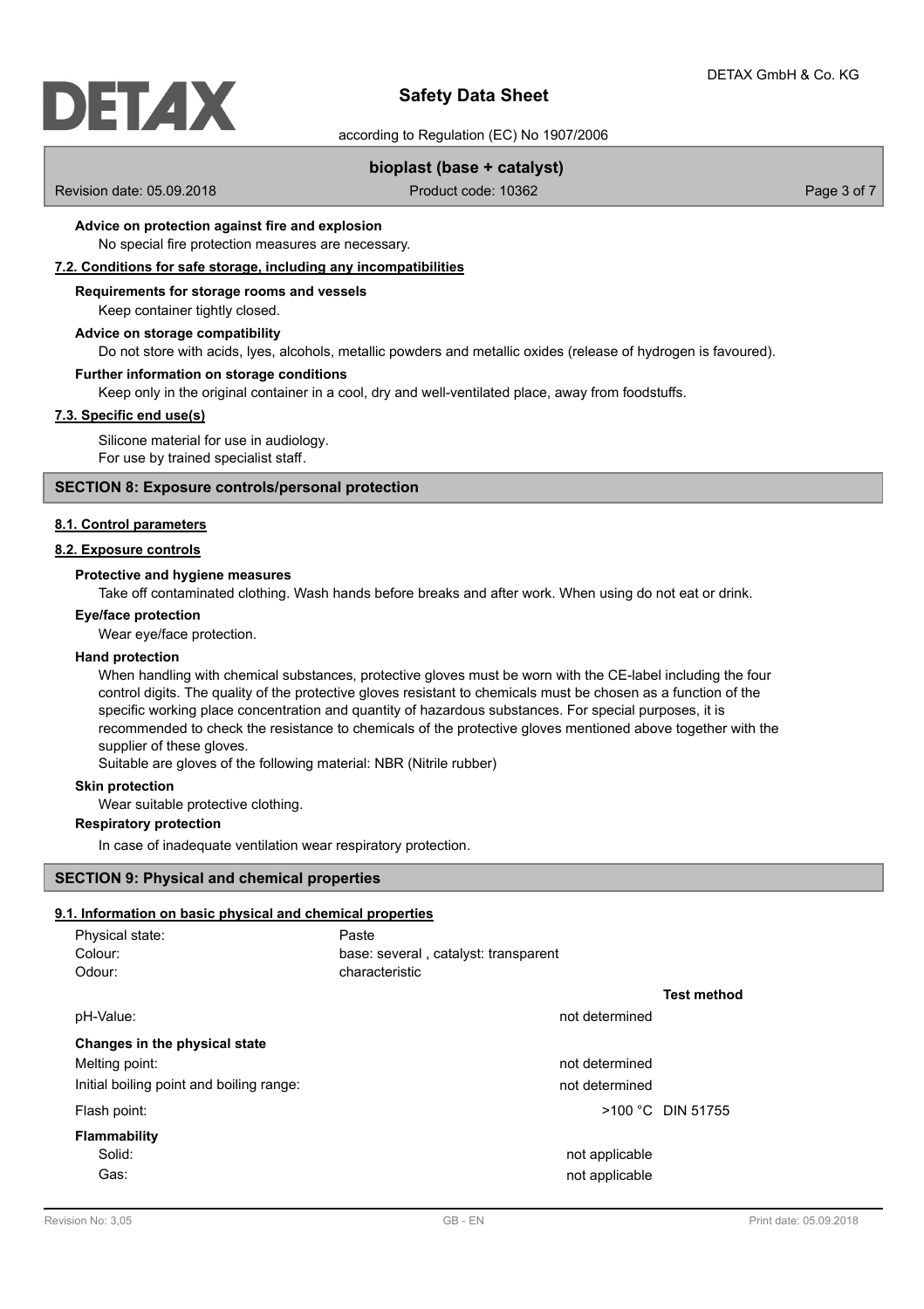

according to Regulation (EC) No 1907/2006

| bioplast (base + catalyst)                                                       |                                             |                                  |  |  |  |  |
|----------------------------------------------------------------------------------|---------------------------------------------|----------------------------------|--|--|--|--|
| Revision date: 05.09.2018                                                        | Product code: 10362                         | Page 4 of 7                      |  |  |  |  |
| Lower explosion limits:<br>Upper explosion limits:                               | not determined<br>not determined            |                                  |  |  |  |  |
| Ignition temperature:                                                            |                                             | >400 °C DIN 51794                |  |  |  |  |
| <b>Auto-ignition temperature</b><br>Solid:<br>Gas:<br>Decomposition temperature: | not applicable<br>not applicable<br>>180 °C |                                  |  |  |  |  |
| <b>Oxidizing properties</b><br>Not oxidizing.                                    |                                             |                                  |  |  |  |  |
| Vapour pressure:<br>(at 20 $°C$ )                                                | $<$ 10 hPa                                  |                                  |  |  |  |  |
| Density (at 20 °C):                                                              |                                             | 1,06 g/cm <sup>3</sup> DIN 51757 |  |  |  |  |
| Water solubility:                                                                | insoluble                                   |                                  |  |  |  |  |
| Solubility in other solvents<br>not determined                                   |                                             |                                  |  |  |  |  |
| Partition coefficient:                                                           | not determined                              |                                  |  |  |  |  |
| Viscosity / dynamic:<br>(at 23 $^{\circ}$ C)                                     | 1000000-1500000 mPa·s BROOKFIELD            |                                  |  |  |  |  |
| Vapour density:                                                                  | not determined                              |                                  |  |  |  |  |
| Evaporation rate:                                                                | not determined                              |                                  |  |  |  |  |
| 9.2. Other information                                                           |                                             |                                  |  |  |  |  |
| Solid content:                                                                   | not determined                              |                                  |  |  |  |  |

# **SECTION 10: Stability and reactivity**

## **10.1. Reactivity**

No hazardous reaction when handled and stored according to provisions.

# **10.2. Chemical stability**

The product is stable under storage at normal ambient temperatures.

## **10.3. Possibility of hazardous reactions**

Reacts with : Acids, alkalis, alcohols, powdered metals or metal oxides with release of hydrogen.

## **10.4. Conditions to avoid**

Temperatures > 150°C/ 302 °F.

# **10.5. Incompatible materials**

No information available.

# **10.6. Hazardous decomposition products**

In case of thermic decomposition hydrogen is released. At a temperature of approx. 150°C/ 302°F a small amount of formaldehyde can be released by oxidative degradation.

# **SECTION 11: Toxicological information**

# **11.1. Information on toxicological effects**

# **Acute toxicity**

Based on available data, the classification criteria are not met. For the product itself no toxicological data are available. In products with a comparable composition, a LD50 (orally, species rat) of > 5000 mg/kg has been found.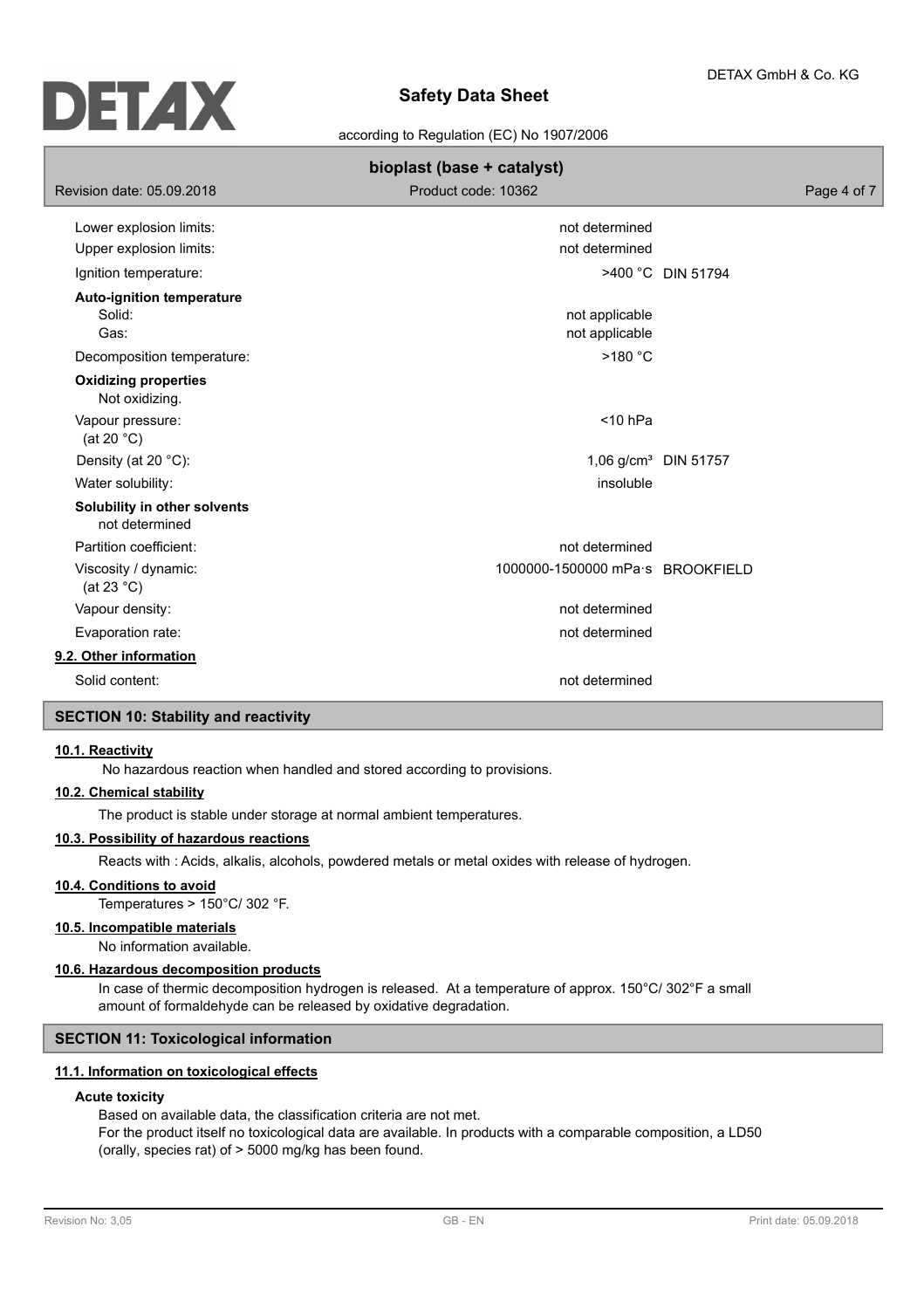

according to Regulation (EC) No 1907/2006

# **bioplast (base + catalyst)**

Revision date: 05.09.2018 Product code: 10362 Product code: 10362 Page 5 of 7

| <b>CAS No</b> | Chemical name                |                       |         |                |                 |                 |  |
|---------------|------------------------------|-----------------------|---------|----------------|-----------------|-----------------|--|
|               | Exposure route               | Dose                  |         | <b>Species</b> | <b>I</b> Source | <b>I</b> Method |  |
| 556-67-2      | octamethylcyclotetrasiloxane |                       |         |                |                 |                 |  |
|               | oral                         | ∟D50<br>4800<br>mg/kg |         | Rat            |                 | IOECD 401       |  |
|               | dermal                       | LD50<br>mg/kg         | >2400   | Rabbit         |                 | IOECD 402       |  |
|               | inhalation (4 h) vapour      | LC50                  | 36 mg/l | Rat            | <b>I</b> GESTIS | OECD 403        |  |

## **Irritation and corrosivity**

Based on available data, the classification criteria are not met.

## **Sensitising effects**

Based on available data, the classification criteria are not met.

# **Carcinogenic/mutagenic/toxic effects for reproduction**

Based on available data, the classification criteria are not met.

#### **STOT-single exposure**

Based on available data, the classification criteria are not met.

## **STOT-repeated exposure**

Based on available data, the classification criteria are not met.

## **Aspiration hazard**

Based on available data, the classification criteria are not met.

## **Additional information on tests**

This mixture is classified as not hazardous according to regulation (EC) 1272/2008 [CLP].

## **SECTION 12: Ecological information**

## **12.1. Toxicity**

The product is not: Ecotoxic.

## **12.2. Persistence and degradability**

The product has not been tested.

| <b>CAS No</b> | Chemical name                                          |       |    |               |  |  |
|---------------|--------------------------------------------------------|-------|----|---------------|--|--|
|               | Method                                                 | Value |    | <b>Source</b> |  |  |
|               | Evaluation                                             |       |    |               |  |  |
| 556-67-2      | octamethylcyclotetrasiloxane                           |       |    |               |  |  |
|               |                                                        | 3.7%  | 29 |               |  |  |
|               | Not readily biodegradable (according to OECD criteria) |       |    |               |  |  |

## **12.3. Bioaccumulative potential**

The product has not been tested.

# **12.4. Mobility in soil**

The product has not been tested.

# **12.5. Results of PBT and vPvB assessment**

Octamethylcyclotetrasiloxane (D4) fulfills the current criteria set forth under Annex XIII of the EU REACH Regulation for PBT and vPvB substances and was included in the candidate list of SVHCs . According to our knowledge of the state of the art, however, D4 cannot be compared with known PBT and/or vPvB substances. The interpretation of the available data by the silicone industry reveals that scientific evidence obtained from field tests essentially points out that D4 does not lead to biomagnification in aquatic and terrestrial food chains. In air, D4 is decomposed by naturally occurring processes in the atmosphere. D-residues which do not decompose in this way in the air are not expected to accumulate from the air in water, the soil or living organisms.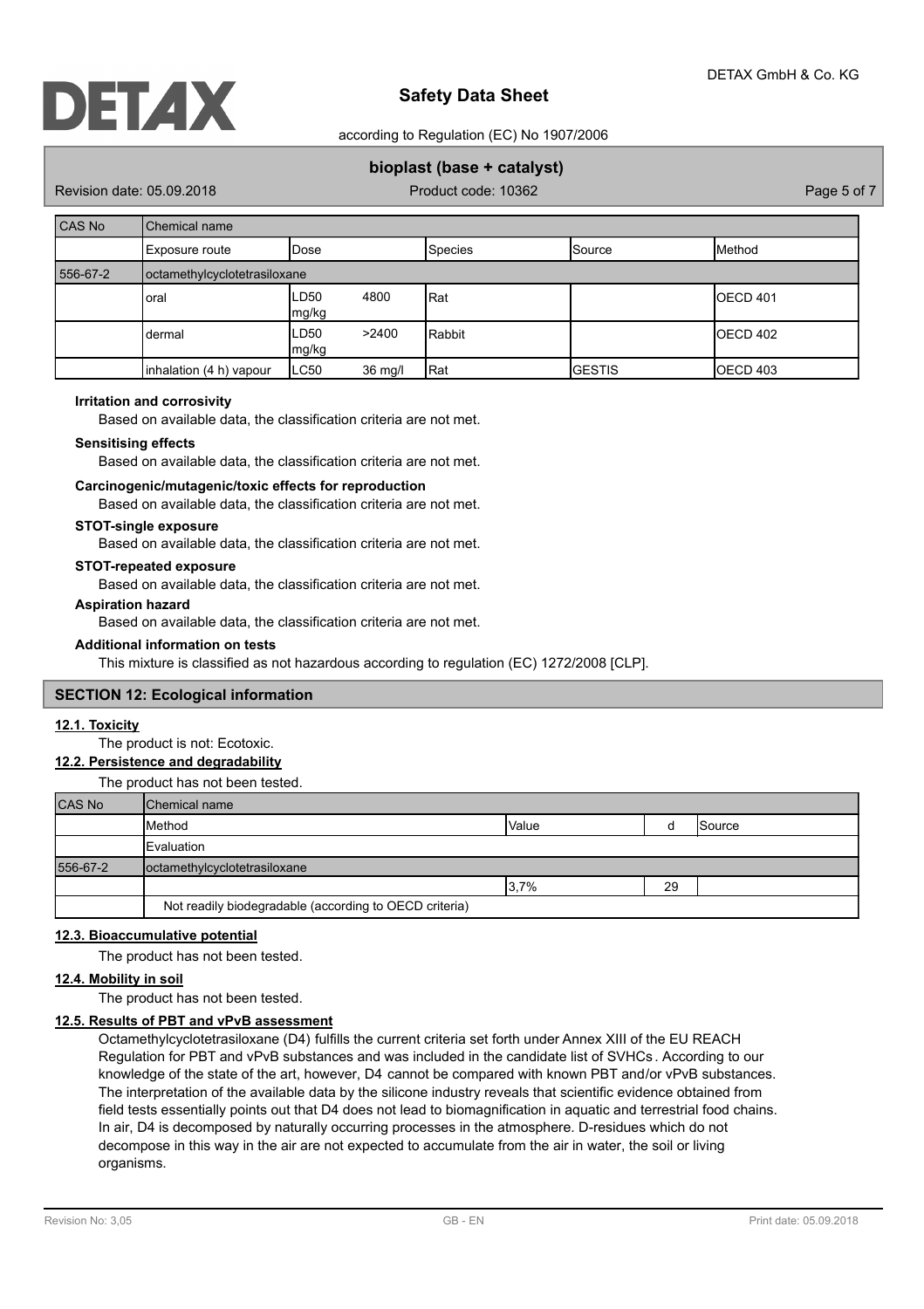

according to Regulation (EC) No 1907/2006

# **bioplast (base + catalyst)**

Revision date: 05.09.2018 Product code: 10362 Product code: 10362 Page 6 of 7

## **12.6. Other adverse effects**

No information available.

# **Further information**

Do not allow to enter into surface water or drains. Do not allow to enter into soil/subsoil.

## **SECTION 13: Disposal considerations**

#### **13.1. Waste treatment methods**

## **Advice on disposal**

Do not allow to enter into surface water or drains. Do not allow to enter into soil/subsoil. Dispose of waste according to applicable legislation.

## **Contaminated packaging**

Non-contaminated packages may be recycled. Handle contaminated packages in the same way as the substance itself.

## **SECTION 14: Transport information**

**Inland waterways transport (ADN)**

## **Land transport (ADR/RID)**

**Marine transport (IMDG)**

**14.1. UN number:** No dangerous good in sense of this transport regulation. **14.2. UN proper shipping name:** No dangerous good in sense of this transport regulation. **14.3. Transport hazard class(es):** No dangerous good in sense of this transport regulation. **14.4. Packing group:** No dangerous good in sense of this transport regulation.

**14.1. UN number:** No dangerous good in sense of this transport regulation. **14.2. UN proper shipping name:** No dangerous good in sense of this transport regulation. **14.3. Transport hazard class(es):** No dangerous good in sense of this transport regulation. **14.4. Packing group:** No dangerous good in sense of this transport regulation.

**14.1. UN number:** No dangerous good in sense of this transport regulation. **14.2. UN proper shipping name:** No dangerous good in sense of this transport regulation. **14.3. Transport hazard class(es):** No dangerous good in sense of this transport regulation. **14.4. Packing group:** No dangerous good in sense of this transport regulation.

**14.1. UN number:** No dangerous good in sense of this transport regulation. **14.2. UN proper shipping name:** No dangerous good in sense of this transport regulation. **14.3. Transport hazard class(es):** No dangerous good in sense of this transport regulation. **14.4. Packing group:** No dangerous good in sense of this transport regulation.

**14.6. Special precautions for user**

**Air transport (ICAO-TI/IATA-DGR)**

No dangerous good in sense of this transport regulation.

## **14.7. Transport in bulk according to Annex II of Marpol and the IBC Code**

No dangerous good in sense of this transport regulation.

## **SECTION 15: Regulatory information**

#### **15.1. Safety, health and environmental regulations/legislation specific for the substance or mixture**

## **EU regulatory information**

## **Additional information**

The mixture contains substances of very high concern (SVHC candidates):